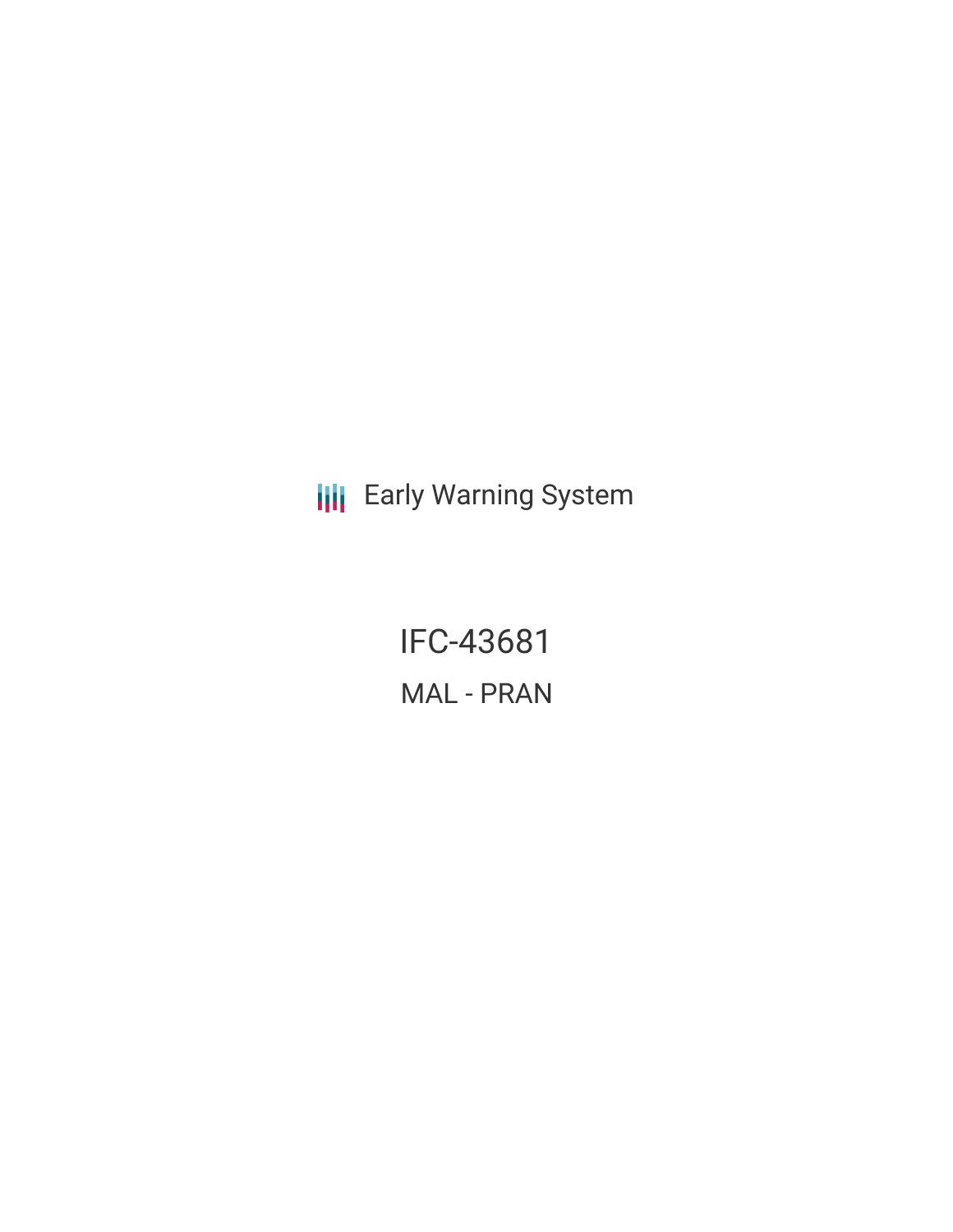| <b>Countries</b>               | Bangladesh                              |
|--------------------------------|-----------------------------------------|
| <b>Financial Institutions</b>  | International Finance Corporation (IFC) |
| <b>Status</b>                  | Approved                                |
| <b>Bank Risk Rating</b>        | B                                       |
| <b>Voting Date</b>             | 2020-06-10                              |
| <b>Borrower</b>                | Mymensingh Agro Limited                 |
| <b>Sectors</b>                 | Agriculture and Forestry, Finance       |
| <b>Investment Type(s)</b>      | Loan                                    |
| <b>Investment Amount (USD)</b> | \$25.00 million                         |
| <b>Project Cost (USD)</b>      | $$56.80$ million                        |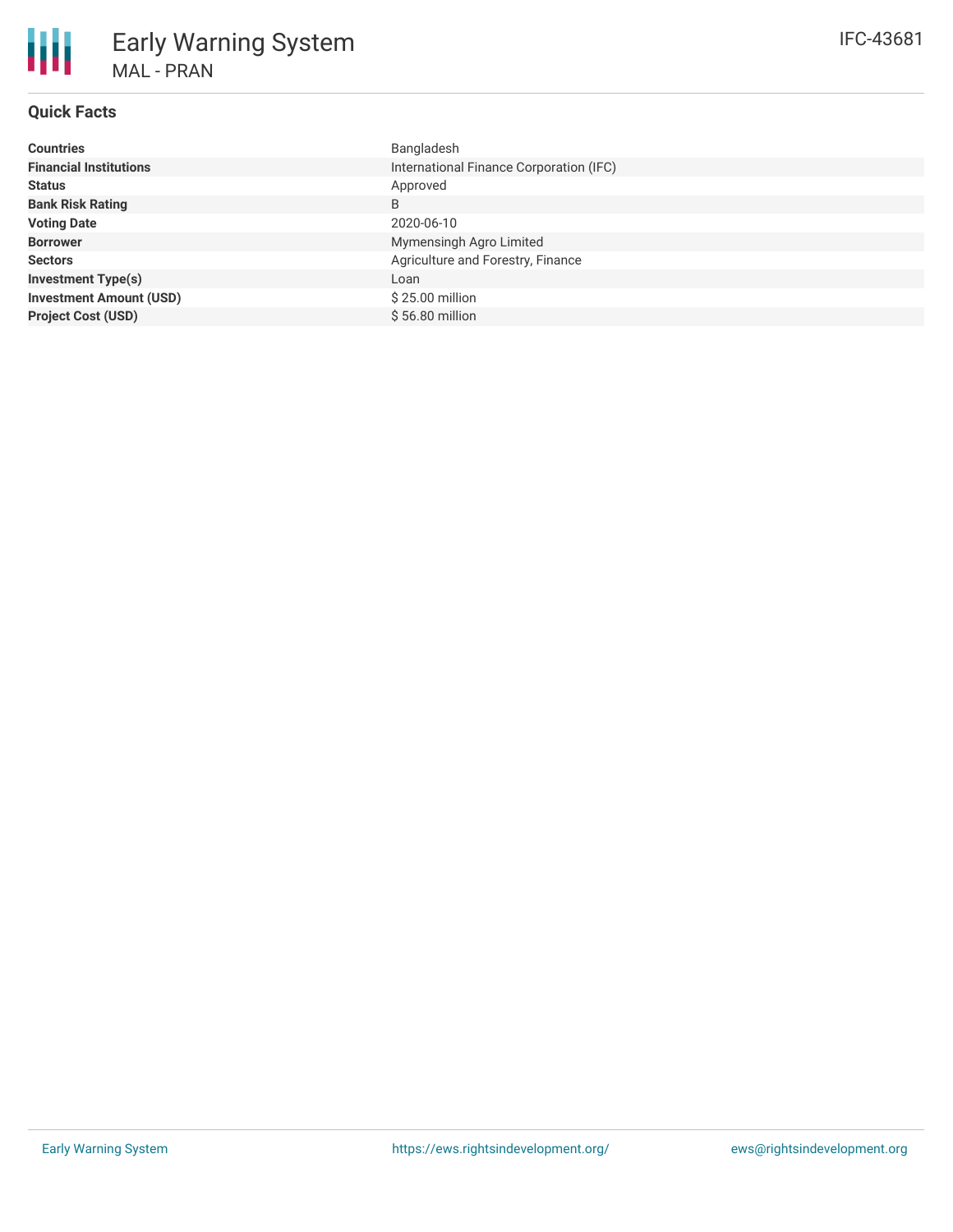

## **Project Description**

According to the bank's website, this project will "support long-term working capital financing as well as financing of additional capital expenditures for wafer and aseptic lines, as well as maintenance capital expenditures at PRAN entity Mymensingh Agro Limited ("MAL") for a total project cost of approximately US\$56.8 million."

Mymensingh Agro Limited, one of the PRAN group entities, is involved in the manufacture of beverages including hot filled drinks, carbonated soft drinks, mineral water, fruit-flavored drinks, candy, wafers and bakery items at its facility in Kaligonj, 40 km from Dhaka.

This project is part of IFC's COVID-19 response, as stated on the IFC website. You can find additional information about IFC's COVID response at:

[https://www.ifc.org/wps/wcm/connect/news\\_ext\\_content/ifc\\_external\\_corporate\\_site/news+and+events/covid-19/covid-](https://www.ifc.org/wps/wcm/connect/news_ext_content/ifc_external_corporate_site/news+and+events/covid-19/covid-19-projects)19-projects.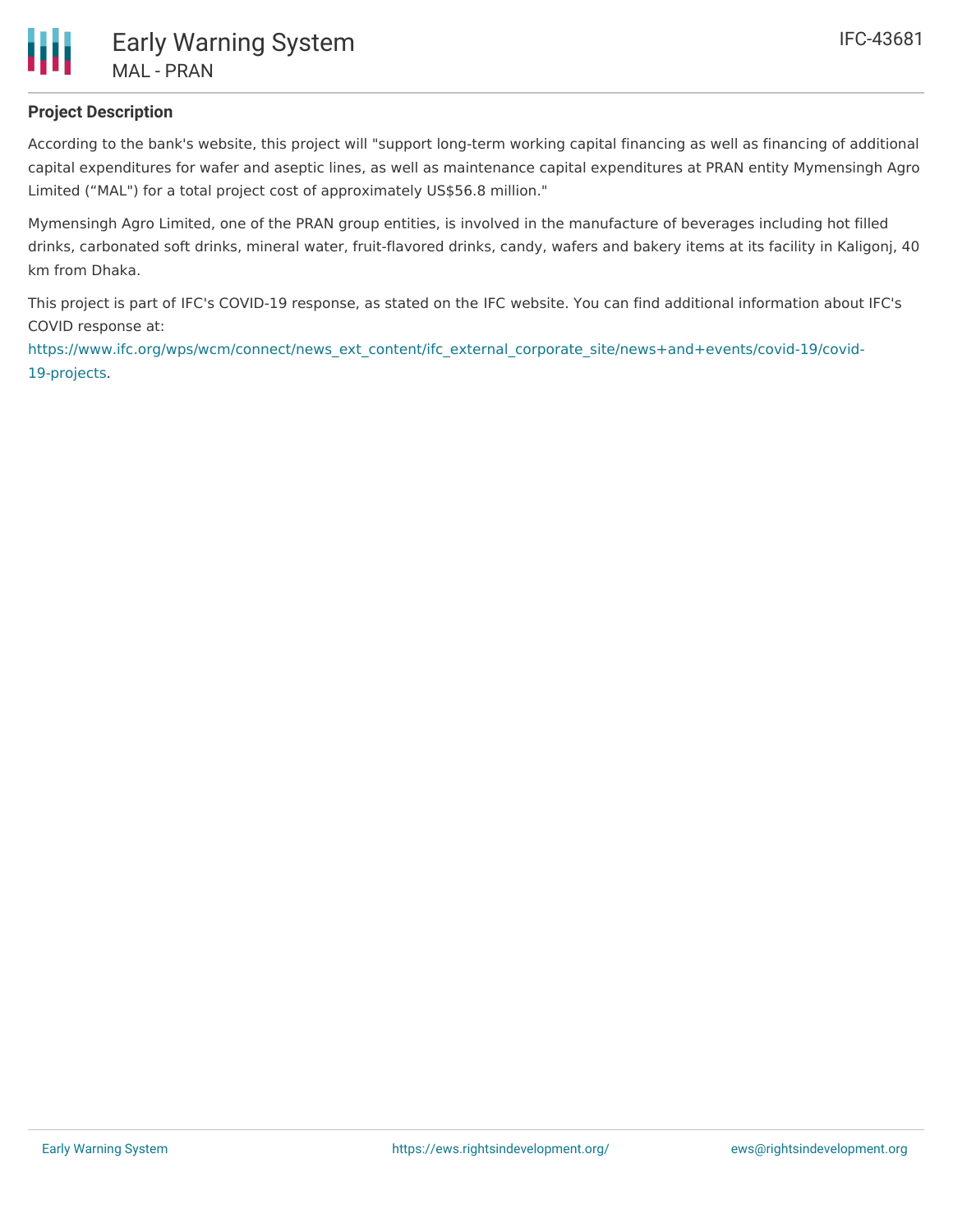## **Investment Description**

• International Finance Corporation (IFC)

According to IFC, "PRAN is an existing IFC investee. IFC approved debt investments in 2009 (project#27005 for a number of PRAN companies defined together as PRAN Group), 2011 (project#30568, for PRAN Dairy Limited expansion) and 2012 (project#31829 for Natore Agro Limited (NAL)). The most recent and only outstanding IFC investment was senior loans to PRAN group entities, PRAN Agro Business Limited (PABL), PRAN Agro Limited (PAL) and NAL which were committed in 2019. In addition, the Group has been a client of the IFC Food Safety Advisory team, who has worked with PRAN on food safety issues since 2016. IFC has also provided advisory support to PRAN for development of corporate E&S management framework."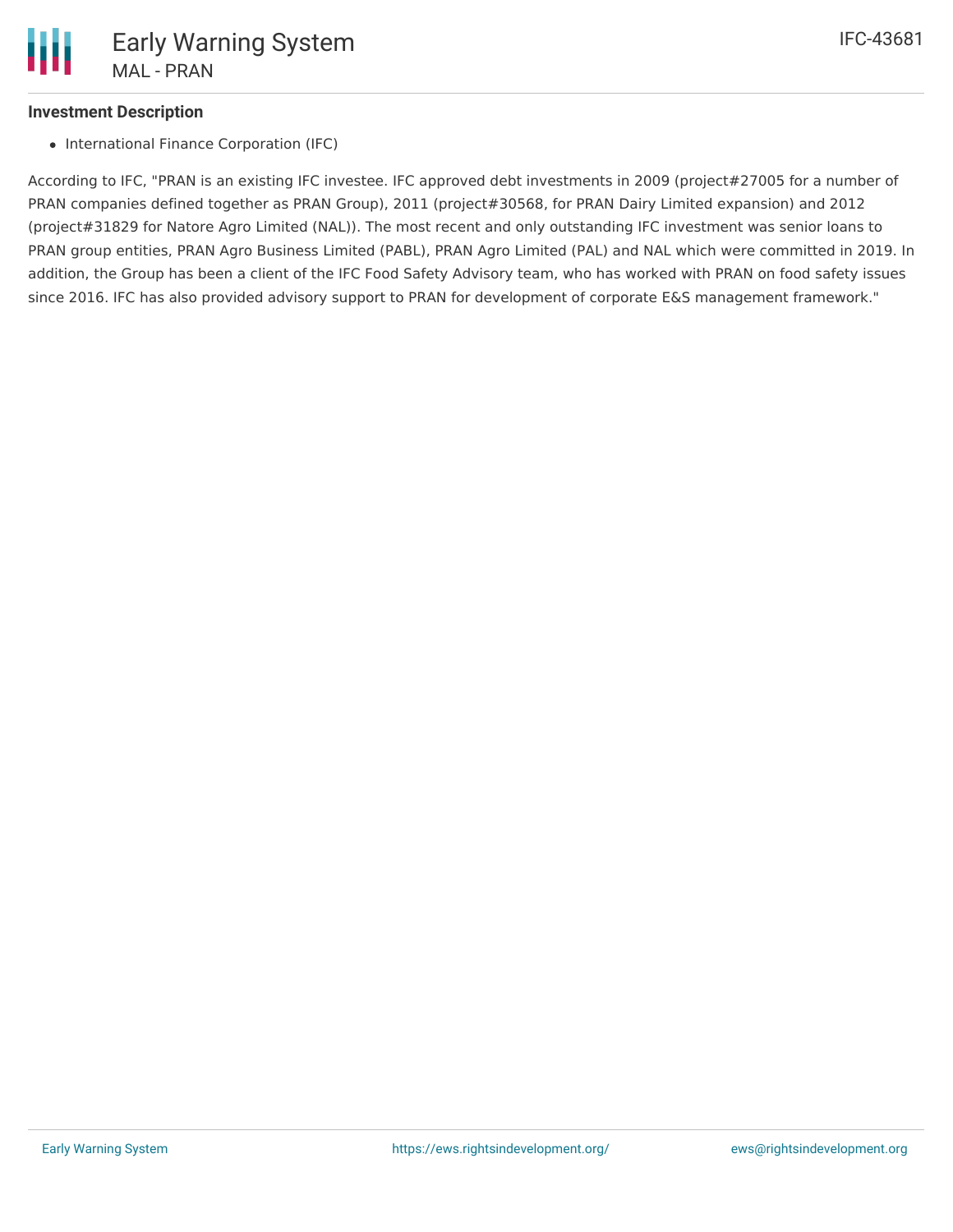

| <b>Private Actor 1</b> | <b>Private Actor</b><br>1 Role | <b>Private Actor</b><br>l Sector | <b>Relation</b> | <b>Private Actor 2</b>  | <b>Private Actor</b><br>2 Role | <b>Private Actor</b><br>2 Sector |
|------------------------|--------------------------------|----------------------------------|-----------------|-------------------------|--------------------------------|----------------------------------|
|                        | $\sim$                         |                                  | . .             | MYMENSINGH AGRO LIMITED | Client                         | $\overline{\phantom{a}}$         |
|                        |                                |                                  |                 | <b>PRAN Group</b>       | Parent Company                 | -                                |